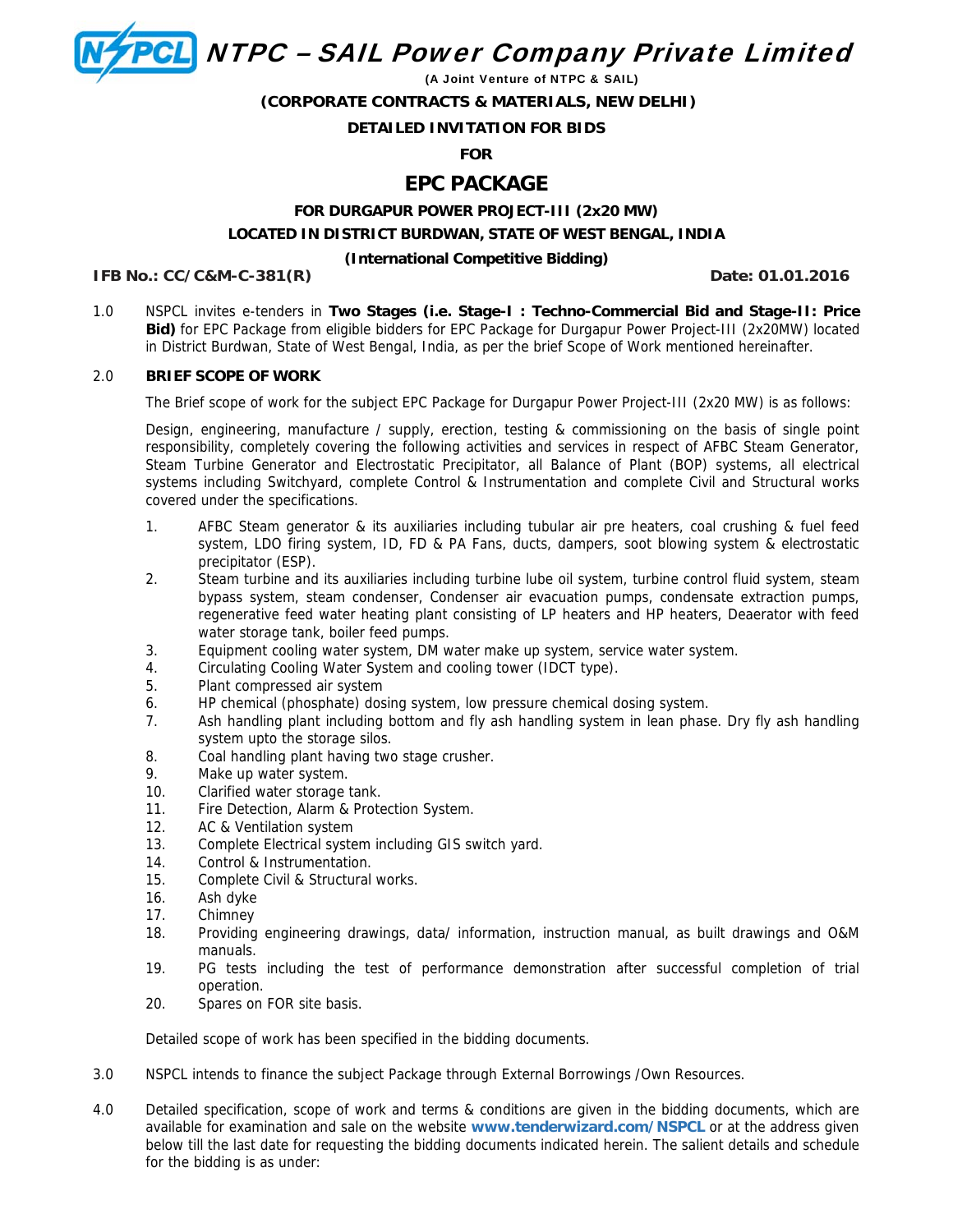| Issuance of IFB in Newspapers                                                                | 30.12.2015                                                                                                                                                         |  |
|----------------------------------------------------------------------------------------------|--------------------------------------------------------------------------------------------------------------------------------------------------------------------|--|
| <b>Issuance of Detailed IFB on Websites</b>                                                  | 01.01.2016                                                                                                                                                         |  |
| Document Download / Sale Commencement Date & Time                                            | 10:00:00 on 01.01.2016                                                                                                                                             |  |
| Document Download / Sale Close Date & Time                                                   | 17:00:00 on 15.01.2016                                                                                                                                             |  |
| Pre-Bid Conference Date and Last Date & Time for<br>Receipt of Queries from Bidders (if any) | 11:00:00 on 18.01.2016                                                                                                                                             |  |
| Last Date and Time for Techno-Commercial Bid (Stage-I)<br>submission                         | 14:30:00 on 01.02.2016                                                                                                                                             |  |
| Techno-Commercial (Stage-I) Bid Opening Date & Time                                          | 15:00:00 on 01.02.2016                                                                                                                                             |  |
| Cost of Bidding Documents                                                                    | INR 22,500/- (Indian Rupees Twenty Two<br>Thousand Five Hundred only) for Indian<br>Bidders and US \$ 500/- (US Dollars Five<br>Hundred only) for Foreign Bidders. |  |

Date for opening of Stage-II (Price Bid) shall be intimated separately after opening of Stage-I (Techno–Commercial Bid) to the successful bidders of Stage-I.

- 5.0 A complete set of Bidding Documents is to be downloaded from NSPCL's e-tender website "**http://www.tenderwizard.com/NSPCL''** after registration on the website and after paying the cost of bidding documents(non-refundable) as mentioned at clause 4.0 above in the form of an Account Payee Demand Draft / Bankers' Pay Order in favour of "NTPC-SAIL Power Company Private Limited" or "**NSPCL**" payable at **New Delhi** or through Electronic Money Transfer into NSPCL's Account No. **000705002031** of ICICI Bank, Connaught Place Branch, New Delhi, India (IFSC Code **ICIC0000007** and Swift Code **ICICINBB007**) and entering its details at the appropriate place on the website. The original of the Demand Draft / Bankers' Pay Order or printed copy of the transaction statement for the Electronic Money Transfer is to be submitted in original at the address indicated below along with the Bid Security.
- 5.1 Only the downloaded documents are to be used for bidding purposes. Bids shall be submitted online and opened at the address given below in the presence of Bidder's representatives who choose to attend.
- 5.2 All bids must be accompanied by Bid Security for an amount of **INR 64,260,000/- (Indian Rupees Sixty Four Million Two Hundred Sixty thousand only) or USD 1,043,200 (US Dollar One Million Forty three thousand Two hundred only)** in the form as stipulated in the Bidding Documents.

#### **ANY BID FOR WHICH ACCEPTABLE BID SECURITY AND COST OF BIDDING DOCUMENTS IN A SEALED ENVELOPE IS NOT RECEIVED PHYSICALLY AT THE ADDRESS INDICATED BELOW SHALL BE REJECTED BY THE EMPLOYER AS BEING NON-RESPONSIVE AND RETURNED TO THE BIDDER WITHOUT BEING OPENED**.

- 5.3 The Bidder may examine the bidding documents and may request for any modification or clarification or suggestions to the bidding documents prior to the specified last date for receipt of queries. The bidders are required to send their requests to NSPCL by post or e-mail at the address indicated below for any modification or clarification or suggestions on or before the specified last date for the same.
- 5.4 Subsequent to last date for receipt of clarifications, NSPCL shall internally review the clarifications/ suggestions /deviations of the bidders and transmit the response (without identifying the source of query) to all prospective Bidders who have received the bidding documents. The response shall be uploaded as Corrigendum to the IFB, on the e-tender website of NSPCL i.e. www.tenderwizard.com/NSPCL in the form of amendments / clarifications to the bidding documents and the bidder shall be notified through e-mail(on the e-mail ID registered by them on the e-tender website. While making his Techno-Commercial Bid, the bidder shall take into consideration all terms, conditions and specifications of the Bidding Documents, the corrigendum(s) / amendment(s)/ clarification(s)/ addenda/errata (if any) issued by NSPCL prior to opening of Techno-Commercial Bids.
- 5.5 In case any modification (s) or clarification (s) or suggestion (s) of the bidders is / are not accepted in the said amendments/ clarifications made to the bidding documents; the bidders shall suitably take in to account the implication of such modification or clarification or suggestions by the bidder into their bid prices, if any, and submit their bid without any further modification or clarification or suggestions or deviation.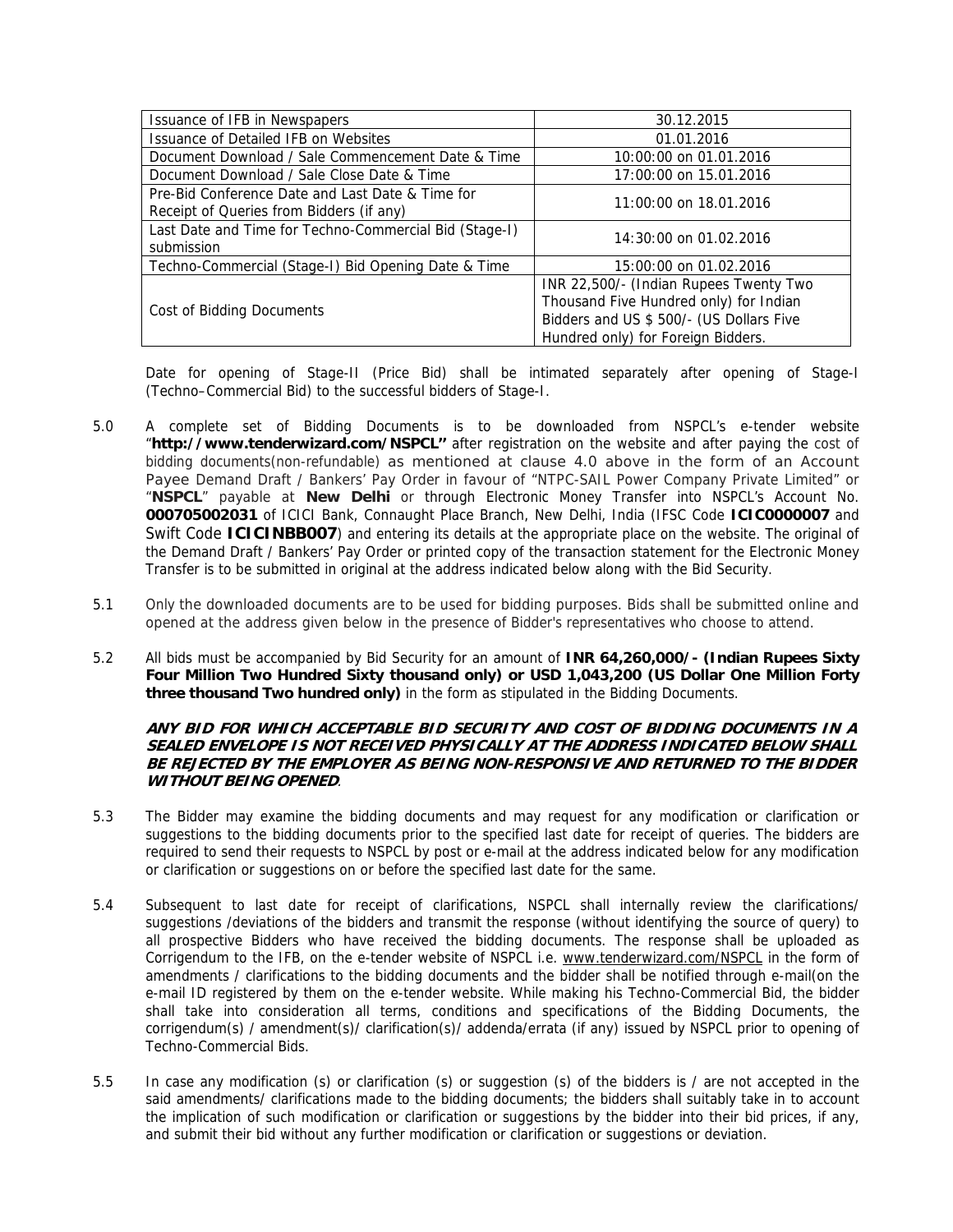# 6.0 **Qualifying Requirements for Bidders (QR):**

**1.0.0** The Bidder should meet the qualifying requirements of any one of the qualifying routes stipulated under clause 1.1.0 or 1.2.0. In addition, the Bidder should also meet the requirements stipulated under clause 2.0.0 together with the requirements stipulated under section ITB.

## **1.1.0 Route 1: Qualified Steam Generator and/or Qualified Steam Turbine Generator Manufacturer.**

- 1.1.1 (A) The bidder should have designed, engineered, manufactured / got manufactured, erected / supervised erection , commissioned / supervised commissioning of at least one (1) number of AFBC (Atmospheric Fluidized Bed Combustion) Coal Fired Steam Generator having rated capacity of 88 tonnes of steam per hour or above. Further such steam generator should be of the type specified (i.e. drum type with natural circulation, atmospheric fluidized bed combustion type with under bed fuel feeding system) and should have been in successful operation for a period of not less than one (1) year prior to the date of techno-commercial bid opening.
- 1.1.1(B) The Bidder should have designed, engineered, manufactured / got manufactured, erected / supervised erection, commissioned / supervised commissioning of (i) at least one (1) number of condensing Steam Turbine**,** directly coupled or coupled through a gearbox to generator of 20 MW or above capacity and (ii) at least one (1) number of generator of thermal class  $F(155^{\circ}C)$ winding insulation, air/water cooled stator and air cooled rotor of 20 MW or above capacity. These steam turbine and generator should have been in successful operation for a period of not less than one (1) year prior to the date of techno-commercial bid opening. Bidder shall offer only the type of arrangement i.e. directly coupled or coupled through a gearbox to generator for which it is qualified.
- 1.1.2 In case the Bidder meets the requirements indicated at 1.1.1 (A)/ (B) for either steam generator or steam turbine generator sets (and not for both) then the Bidder shall associate/collaborate for sourcing of the other equipment with either Qualified Steam Turbine Generator Manufacturer or Qualified Steam Generator Manufacturer, who shall in turn meet the requirements stipulated at 1.1.1(B) in conjunction with 1.1.4 (as applicable) or 1.1.1(A) above as the case may be for the respective equipment.

| DJU | <b>Executants</b>                                | ВG                       |
|-----|--------------------------------------------------|--------------------------|
|     | The Bidder                                       | $\overline{\phantom{a}}$ |
|     | QSGM or QSTGM (applicable if other than Bidder)  | 0.3%                     |
|     | Qualified Generator Manufacturer (if applicable) | 0.1%                     |

- 1.1.3 Bidder shall furnish Deeds of Joint Undertaking (DJU) as per the following table:
	- In the Deed of Joint Undertaking for Steam Generator and Auxiliaries, all the executants of DJU shall be jointly and severally liable to the Employer for successful performance of the contract for the scope related to steam generator and auxiliaries as per the format enclosed in the bidding documents.
	- In the Deed of Joint Undertaking for Steam Turbine Generator and Auxiliaries all the executants of DJU shall be jointly and severally liable to the Employer for successful performance of contract for the scope related to Steam Turbine Generator and Auxiliaries including turbine cycle, regenerative feed heating and pumping system as per the format enclosed in the bidding documents.
	- Qualified Generator Manufacturer (where ever applicable) shall be liable to the Employer for successful performance of the generator and its auxiliaries as per the format enclosed in the bidding documents.
	- Where the Bank Guarantee (BG) amount is indicated as %, the same shall be % of the total contract price.
	- The Deed of Joint Undertaking shall be submitted along with techno-commercial bid, failing which the Bidder shall be disqualified and its bid shall be rejected.
	- Applicable BGs are in addition to the contract performance security to be furnished by the Bidder.
	- Applicable BGs shall be furnished in case of award.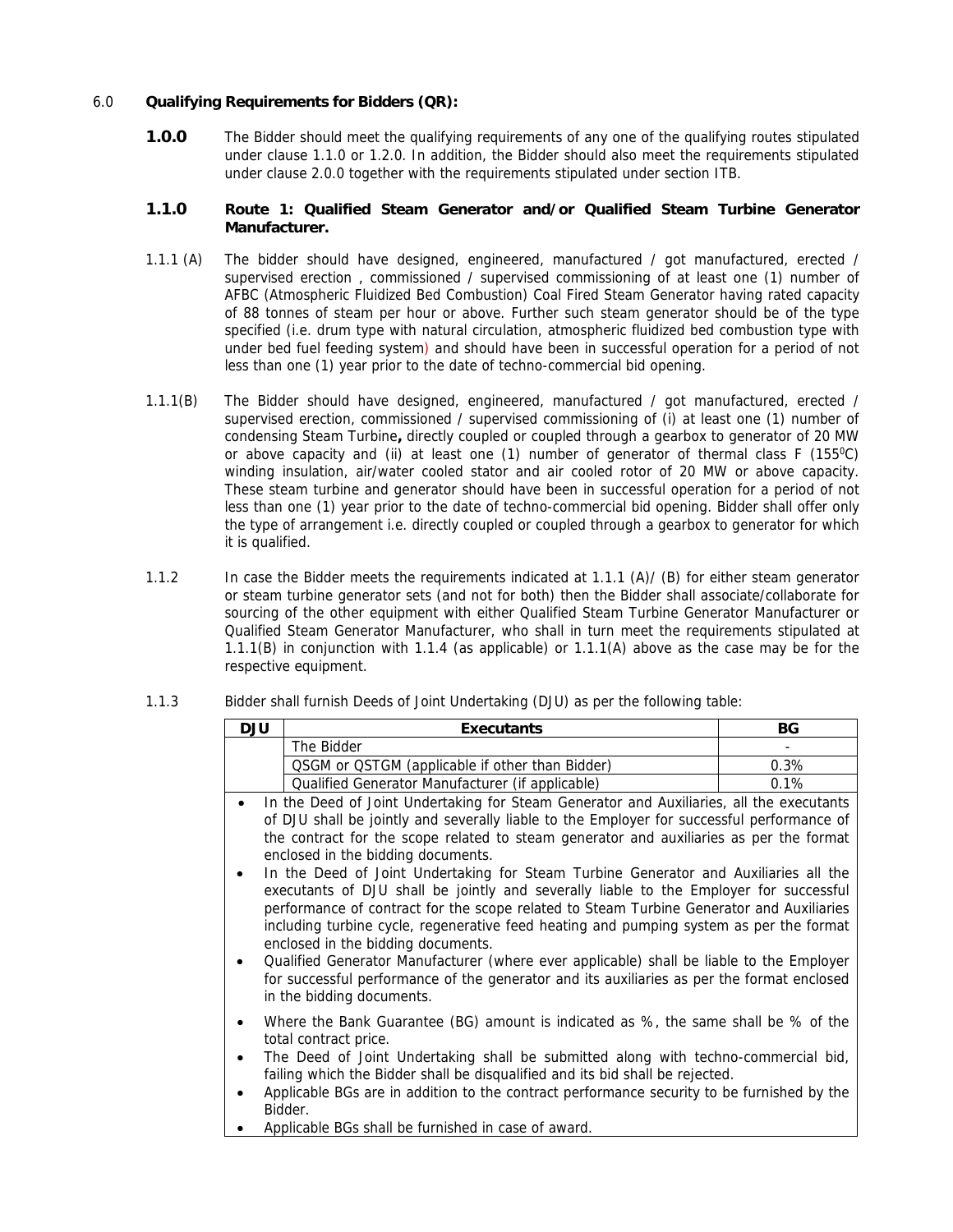1.1.4 A steam turbine manufacturer who meets the requirements of clause 1.1.1(B) except for generator would also qualify if he associates/collaborates with a Generator manufacturer who meets the requirements of clause 1.1.1(B) fully in respect of generator, hereinafter referred to as Qualified Generator Manufacturer.

> The Qualified Generator Manufacturer shall necessarily be one of the executants of DJU being submitted by the Bidder as per clause 1.1.3 above.

## **1.2.0 Route 2: Company having experience of 20 MW units on EPC basis**

- 1.2.1 The bidder should have executed on Engineering, Procurement and Construction (EPC) basis, minimum one (1) number of Fluidized Bed Combustion (AFBC/CFBC ) Coal fired units of at least 20 MW capacity comprising of Steam Generator and Steam Turbine Generator sets along with their associated auxiliary equipments, electrostatic precipitators, switchyard, coal handling plant, ash handling plant, condenser cooling water system including associated civil works for the above equipments and systems which is in successful operation for a period of not less than one (1) year prior to the date of techno-commercial bid opening.
- 1.2.2 The bidder shall associate/collaborate for the (i) Steam Generator and (ii) Steam Turbine Generator sets and shall source these equipments only from associate(s)/collaborator(s) who meet the following respectively:
	- (i) Qualified Steam Generator Manufacturer, who shall in turn meet the requirement stipulated at 1.1.1(A) & 2.2.0
	- (ii) Qualified Steam Turbine Generator Manufacturer, who shall in turn meet the requirement stipulated at 1.1.1(B) in conjunction with 1.1.4 (as applicable) above & 2.2.0.

| DJU       | Executants                                       | ΒG                       |
|-----------|--------------------------------------------------|--------------------------|
| For Steam | The Bidder                                       | $\overline{\phantom{0}}$ |
| Generator | OSGM                                             | 0.3%                     |
| For Steam | The Bidder                                       | $\overline{\phantom{0}}$ |
| Turbine   | <b>OSTGM</b>                                     | 0.3%                     |
| Generator | Qualified Generator Manufacturer (if applicable) | 0.1%                     |

1.2.3 The Bidder shall furnish Deeds of joint Undertaking (DJUs) as per the following table:

- In the Deed of Joint Undertaking for Steam Generator and Auxiliaries, all the executants of DJU shall be jointly and severally liable to the Employer for successful performance of the contract for the scope related to steam generator and auxiliaries as per the format enclosed in the bidding documents.
- In the Deed of Joint Undertaking for Steam Turbine Generator and Auxiliaries all the executants of DJU shall be jointly and severally liable to the Employer for successful performance of contract for the scope related to Steam Turbine Generator and Auxiliaries including turbine cycle, regenerative feed heating and pumping system as per the format enclosed in the bidding documents.
- Qualified Generator Manufacturer (where ever applicable) shall be liable to the Employer for successful performance of the generator and its auxiliaries as per the format enclosed in the bidding documents.
- Where the Bank Guarantee (BG) amount is indicated as %, the same shall be % of the total contract price.
- The Deed of Joint Undertaking shall be submitted along with techno-commercial bid, failing which the Bidder shall be disqualified and its bid shall be rejected.
- Applicable BGs are in addition to the contract performance security to be furnished by the Bidder.
- Applicable BGs shall be furnished in case of award.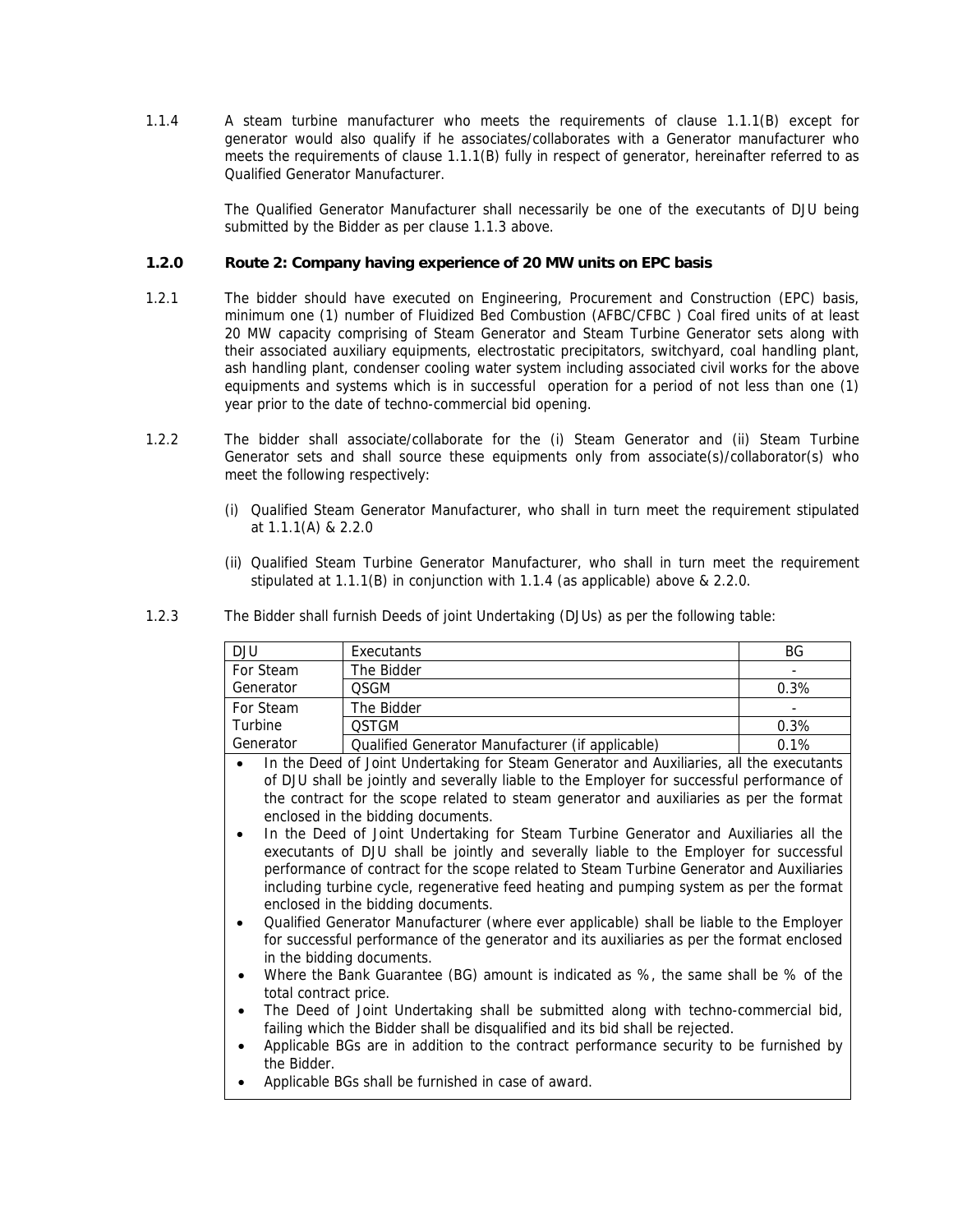#### **Notes for clause 1.0.0**

# (1) **Definitions**

- (i) "Qualified Steam Generator Manufacturer" (QSGM) means a manufacturer meeting requirements stipulated at 1.1.1(A)
- (ii) "Qualified Steam Turbine Generator Manufacturer' (QSTGM) means a manufacturer meeting requirements stipulated at 1.1.1 (B).
- (iii) Wherever the term 'coal fired' is appearing above, "coal" shall be deemed to also include bituminous coal/sub bituminous coal/brown coal/lignite, mill rejects/ washery rejects

### (2) **Erection/Commissioning**

Where erection/ supervision of erection and commissioning/ supervision of commissioning has not been in the scope of the Bidder as mentioned in clause 1.1.0, he should have acted as an advisor for erection and commissioning of the Steam Generator & auxiliaries/Steam Turbine & Generator, as the case may be. Necessary documents / certificates from the client, in support of above shall be furnished along with the techno-commercial bid.

### (3) **Direct /Indirect order**

- i) The Bidder / Qualified Steam Generator Manufacturer / Qualified Steam Turbine Generator Manufacturer / Qualified Generator Manufacturer shall also be considered qualified, in case the award for the reference works (steam generator / Turbine and generator) has been received by the Bidder / Qualified Steam Generator Manufacturer / Qualified Steam Turbine Generator Manufacturer / Qualified Generator Manufacturer either directly from owner of plant or any other intermediary organization. A certificate from such owner of plant or the intermediary organization shall be required to be furnished by the Bidder / Qualified Steam Generator Manufacturer / Qualified Steam Turbine Generator Manufacturer / Qualified Generator Manufacturer along with its techno-commercial bid in support of its claim of meeting requirement stipulated at 1.1.1(A), 1.1.1(B), 1.1.4 above as the case may be.
- ii) Certificate from owner of the plant shall also be furnished by the Bidder / Qualified Steam Generator Manufacturer / Qualified Steam Turbine Generator Manufacturer for the successful operation of the steam generator I turbine generator set as specified at requirement stipulated at  $1.1(4)$ ,  $1.1(8)$ ,  $1.1.4$  above as the case may be along with the technocommercial bid.

#### **2.0.0 Financial Criteria:**

#### 2.1.0 **Financial Criteria for the Bidder**

2.1.1 The average annual turnover of the bidder, in the preceding three(3) financial years as on date of techno-commercial bid opening should not be less than **INR 1554 Million (Indian Rupees One thousand five hundred fifty four million)** or in equivalent foreign currency.

> In case the Bidder does not satisfy the average annual turnover criteria, stipulated above on its own, its Holding Company would be required to meet the stipulated turnover requirements, provided that the Net worth of such Holding Company as on the last day of the preceding financial year is at least equal to or more than the paid-up share capital of the Holding Company.

> In such an event, the Bidder would be required to furnish along with its Techno Commercial bid, a Letter of Undertaking from the Holding Company, supported by the Holding Company's Board Resolution, as per the format enclosed in the bid documents, pledging unconditional and irrevocable financial support for the execution of the Contract by the Bidder in case of award.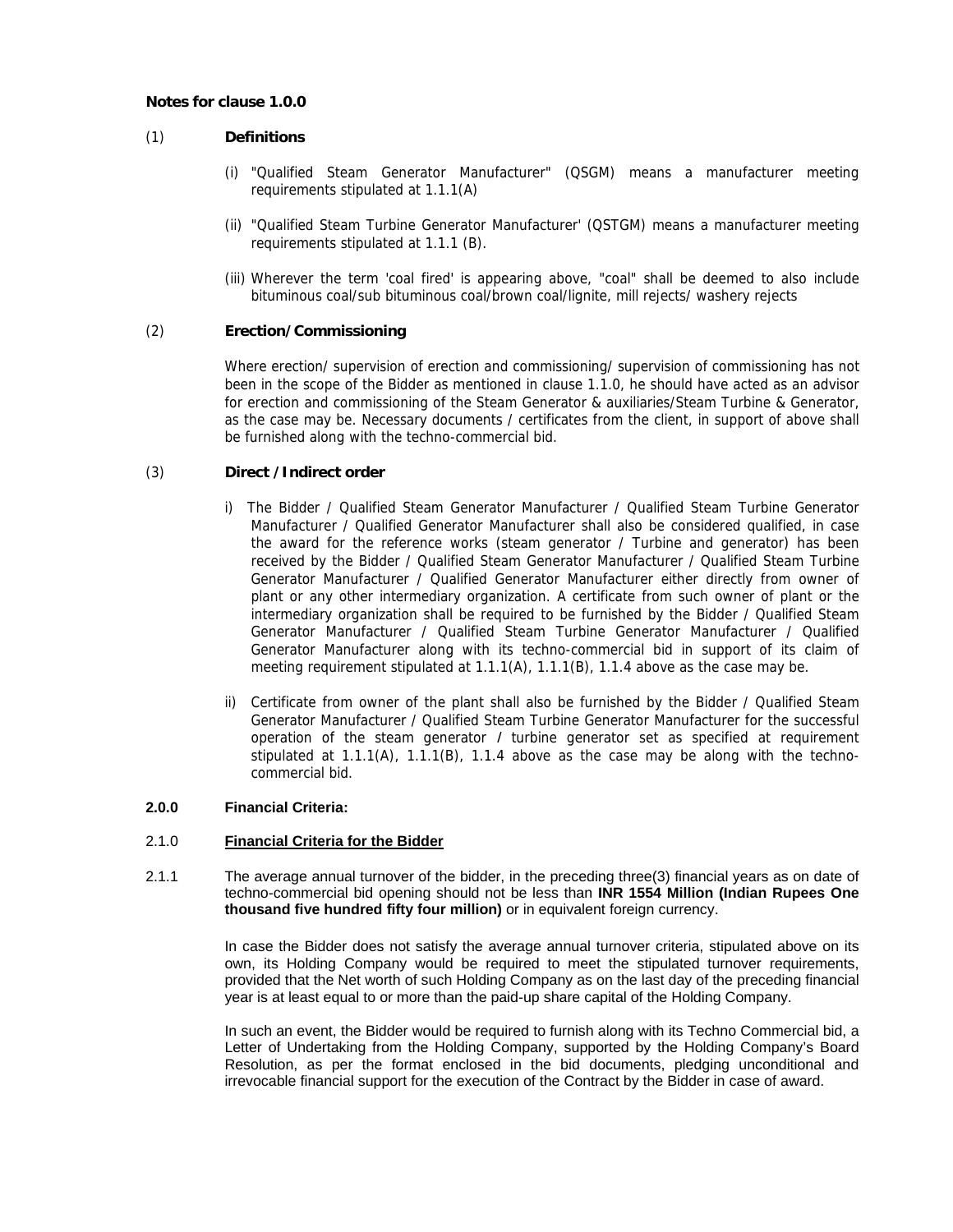2.1.2 The Net Worth of the Bidder should not be less than 100% (hundred percent) of the Bidder's paidup share capital as on the last day of the preceding Financial year. In case the Bidder does not meet the Net Worth criteria on its own, it can meet the requirement of Net worth based on the strength of its Subsidiary (ies) and / or Holding Company and / or Subsidiaries of its Holding Companies wherever applicable. In such a case, however the Net worth of the Bidder and its Subsidiary (ies) and / or Holding Company and / or Subsidiary (ies) of the Holding Company, in combined manner should not be less than 100% (hundred percent) of their total paid up share capital. However, individually their Net worth should not be less than 75% (seventy five percent) of their respective paid-up share capitals.

> For consortiums / joint ventures, if permitted under technical criteria for qualification under clause 1.0.0 above, the net worth of all consortiums / joint venture members in combined manner should not be less than 100% (hundred percent) of their paid-up share capital. However, individually their Net worth should not be less than 75% (seventy five percent) of their respective paid-up share capitals.

Net worth in combined manner shall be calculated as follows:

Net worth (combined) = (X1+X2+X3) / (Y1+Y2+Y3) X 100

Where X1, X2, X3 are individual Net worth which should not be less than 75% of the respective paid up share capitals and Y1,Y2,Y3 are individual paid up share capitals.

- 2.1.3 In case the Bidder is not able to furnish its audited financial statements on stand alone entity basis, the unaudited unconsolidated financial statements of the Bidder can be considered acceptable provided the Bidder further furnishes the following documents for substantiation of its qualification:
	- i) Copies of the unaudited unconsolidated financial statements of the Bidder along with copies of the audited consolidated financial statements of the Holding Company.
	- ii) A Certificate from the CEO/CFO of the Holding Company, as per the format enclosed with the bidding documents, stating that the unaudited unconsolidated financial statements form part of the consolidated financial statements of the Holding Company.

In case where audited results for the last financial year as on the date of Techno-Commercial bid opening are not available, the financial results certified by a practicing Chartered Accountant shall be considered acceptable. In case, Bidder is not able to submit the Certificate from a practicing Chartered Accountant certifying its financial parameters, the audited results of three consecutive financial years preceding the last financial year shall be considered for evaluating the financial parameters. Further, a Certificate would be required from CEO/CFO as per the format enclosed in the bidding documents stating that the financial results of the Company are under audit as on the date of Techno-Commercial bid opening and the Certificate from the practicing Chartered Accountant certifying the financial parameters is not available.

#### **2.2.0 Financial criteria for the Collaborator(s)/Associates(s)**

2.2.1 The average annual turnover of the **Collaborator(s) / Associates(s)**, in the preceding three (3) financial years as on date of techno-commercial bid opening should not be less than the following for different Collaborator(s)/associate(s) as applicable.

| Collaborator(s)/<br>Associates(s) | <b>Applicable Clauses</b> | Required annual turnover in Million<br>in in<br>equivalent<br><b>INR</b><br>foreign<br><b>or</b><br>currency |
|-----------------------------------|---------------------------|--------------------------------------------------------------------------------------------------------------|
| QSGM                              | 1.1.2, 1.2.2              | <b>INR</b> 399 Million (Indian Rupees Three<br>hundred and ninety nine million)                              |
| <b>QSTGM</b>                      | 1.1.2, 1.2.2              | <b>INR</b> 225 Million (Indian Rupees Two<br>hundred twenty five million)                                    |
| QGM                               | 1.1.4, 1.2.2              | <b>INR</b> 155 Million (Indian Rupees One<br>hundred fifty five million)                                     |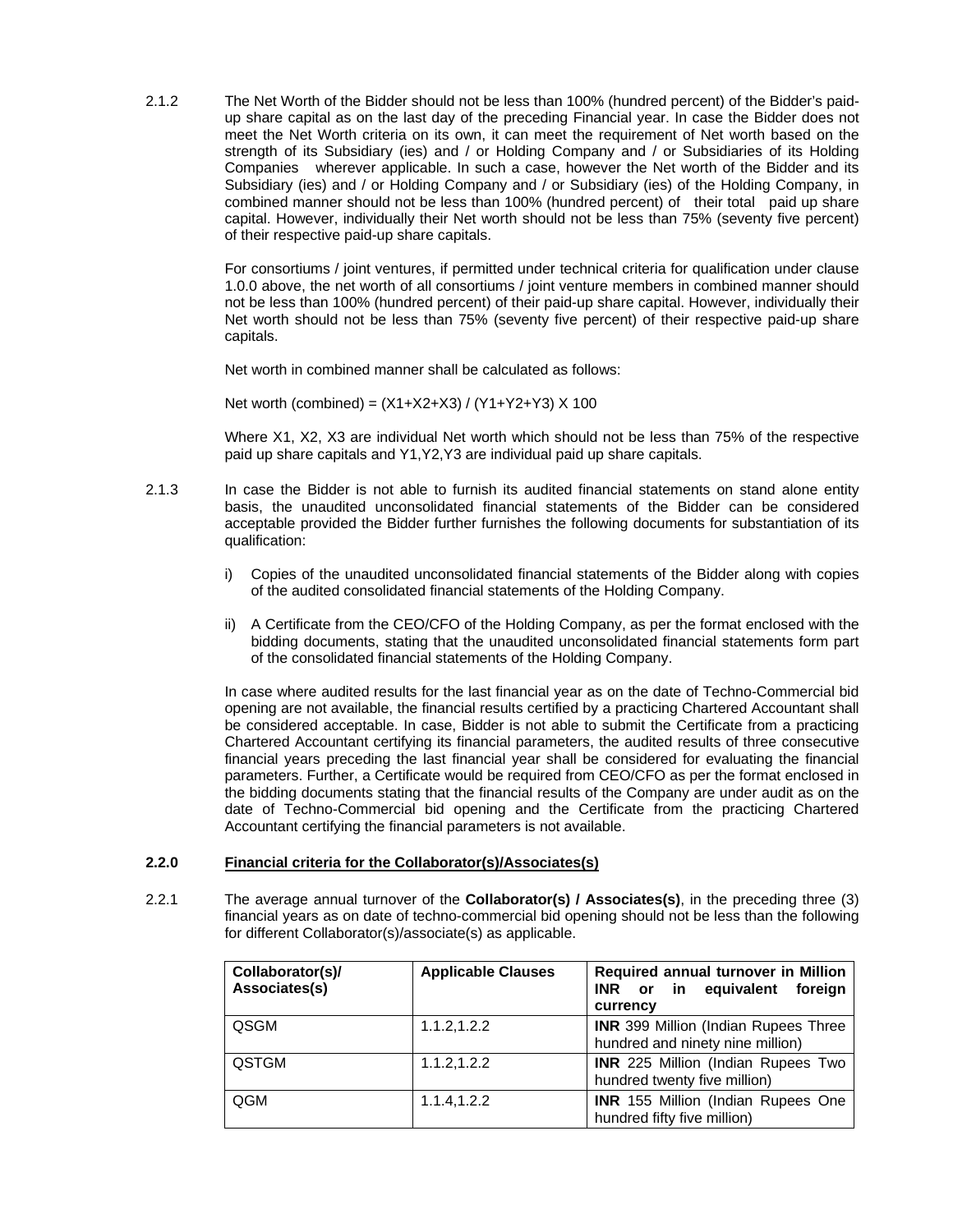In Case the Collaborator(s)/Associate(s) does not satisfy the average annual turnover criteria stipulated above on its own, its Holding Company would be required to meet the stipulated turnover requirements, provided that the net worth of such Holding Company as on the last day of the preceding financial year is at least equal to or more than the paid-up share capital of the Holding Company. In such an event, the Collaborator(s) /Associate(s) would be required to furnish along with Bidder's Techno-Commercial bid, a Letter of Undertaking from the Holding Company, supported by Board Resolution of the holding company, as per the format enclosed with bidding documents, pledging unconditional and irrevocable financial support to the Collaborator(s)/Associate(s) to honour the terms and conditions of the Deed of joint Undertaking in case of award of the contract to the Bidder with whom collaborator/Associate is associated

2.2.2 The Net Worth of each Collaborator/Associate as on the last day of the preceding financial year as on the date of Techno Commercial bid opening should not be less than 100% (hundred percent) of its paid up share capital. In case the Collaborator/Associate does not meet the Net Worth criteria on its own, it can meet the requirement of Net worth based on the strength of its Subsidiary (ies) and / or Holding Company and / or Subsidiaries of its Holding Companies wherever applicable. In such a case, however the Net worth of the Collaborator/Associate and its Subsidiary (ies) and / or Holding Company and / or Subsidiary (ies) of the Holding Company, in combined manner should not be less than 100% (hundred percent) of their total paid up share capital. However, individually their Net worth should not be less than 75% (seventy five percent) of their respective paid up share capitals.

> For consortiums / joint ventures, if permitted under technical criteria for qualification under clause 1.0.0 above, the net worth of all consortiums / joint venture members in combined manner should not be less than 100% (hundred percent) of their paid up share capital. However, individually their Net worth should not be less than 75% (seventy five percent) of their respective paid up share capitals.

Net worth in combined manner shall be calculated as follows:

Net worth (combined) =  $(X1+X2+X3) / (Y1+Y2+Y3) X 100$ 

Where X1, X2, X3 are individual Net worth which should not be less than 75% of the respective paid up share capitals and Y1,Y2,Y3 are individual paid up share capitals.

- 2.2.3 In case the Collaborator(s)/Associate(s) is/are not able to furnish its audited financial statements on standalone entity basis, the unaudited unconsolidated financial statements of the Collaborator(s)/Associate(s) can be considered acceptable provided the Collaborator(s)/Associate(s) further furnishes the following documents for substantiation of its qualification:
	- i) Copies of the unaudited unconsolidated financial statements of the Collaborator(s)/Associate(s) along with copies of the audited consolidated financial statements of the Holding Company of Collaborator(s)/Associate(s).
	- ii) A Certificate from the CEO/CFO of the Holding Company, as per the format enclosed with the bidding documents, stating that the unaudited unconsolidated financial statements form part of the Consolidated financial statements of the Holding Company of Collaborator(s)/Associate(s).

In case where audited results for the last financial year as on the date of Techno Commercial bid opening are not available, the financial results certified by a practicing Chartered Accountant shall be considered acceptable. In case, Collaborator(s)/Associate(s) is not able to submit the Certificate from a practicing Chartered Accountant certifying its financial parameters, the audited results of three consecutive financial years preceding the last financial year shall be considered for evaluating the financial parameters. Further, a Certificate would be required from CEO/CFO as per the format enclosed in the bidding documents stating that the financial results of the Company are under audit as on the date of Techno Commercial bid opening and the Certificate from the practicing Chartered Accountant certifying the financial parameters is not available.